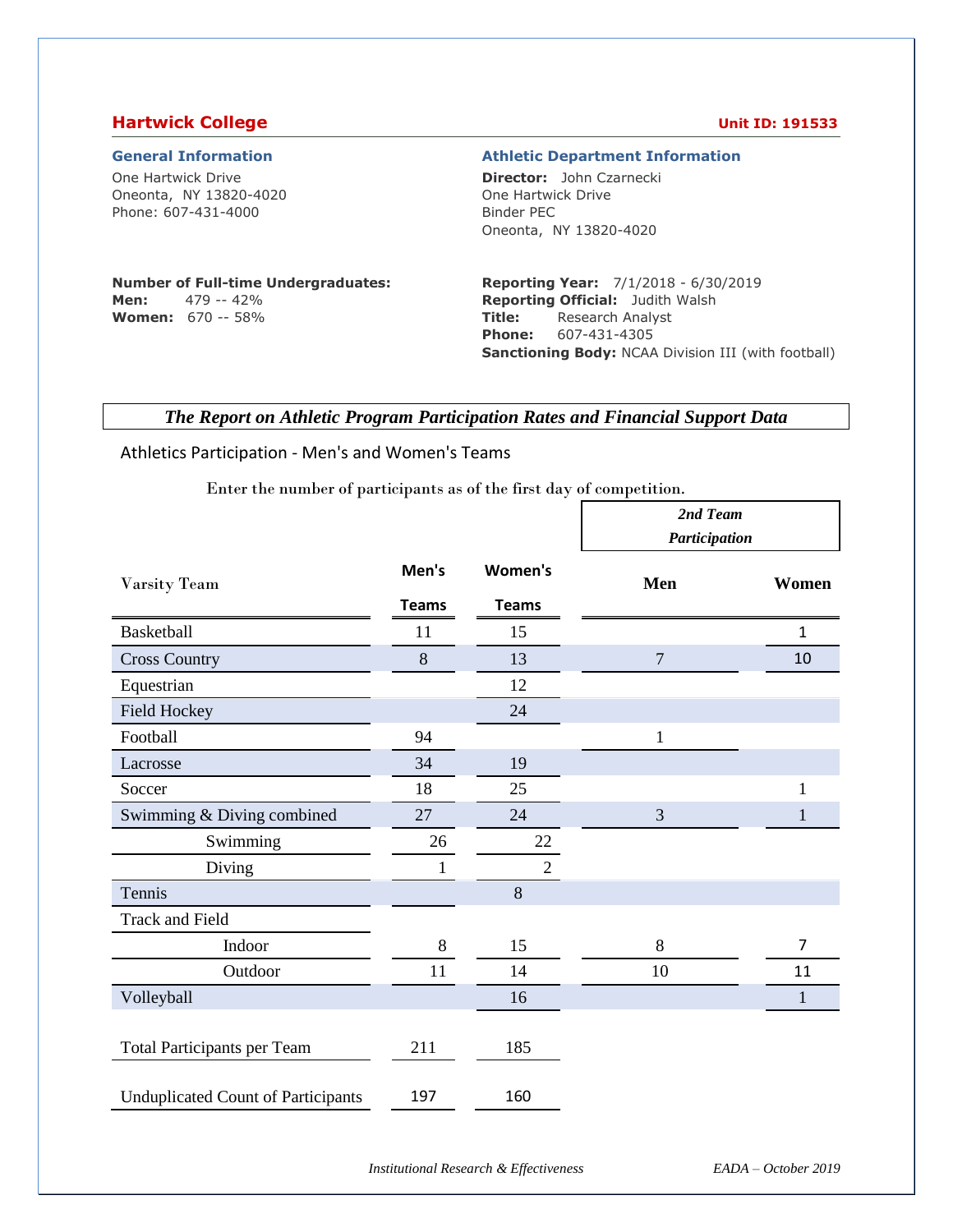### Recruiting Expenses - Men's and Women's Teams

**Recruiting expenses are all expenses an institution incurs attributable to recruiting activities. This includes, but is not limited to, expenses for lodging, meals, telephone use, and transportation (including vehicles used for recruiting purposes) for both recruits and personnel engaged in recruiting, and other expenses for official and unofficial visits, and all other expenses related to recruiting.** 

| <b>Recruiting Expenditures</b>   | <b>Total</b> | <b>Percent of Total</b> |
|----------------------------------|--------------|-------------------------|
| Men's Teams                      | 43,182       | 67.2%                   |
| <b>Women's Teams</b>             | 21,049       | 32.8%                   |
| <b>Total Recruiting Expenses</b> | 64,231       | 100%                    |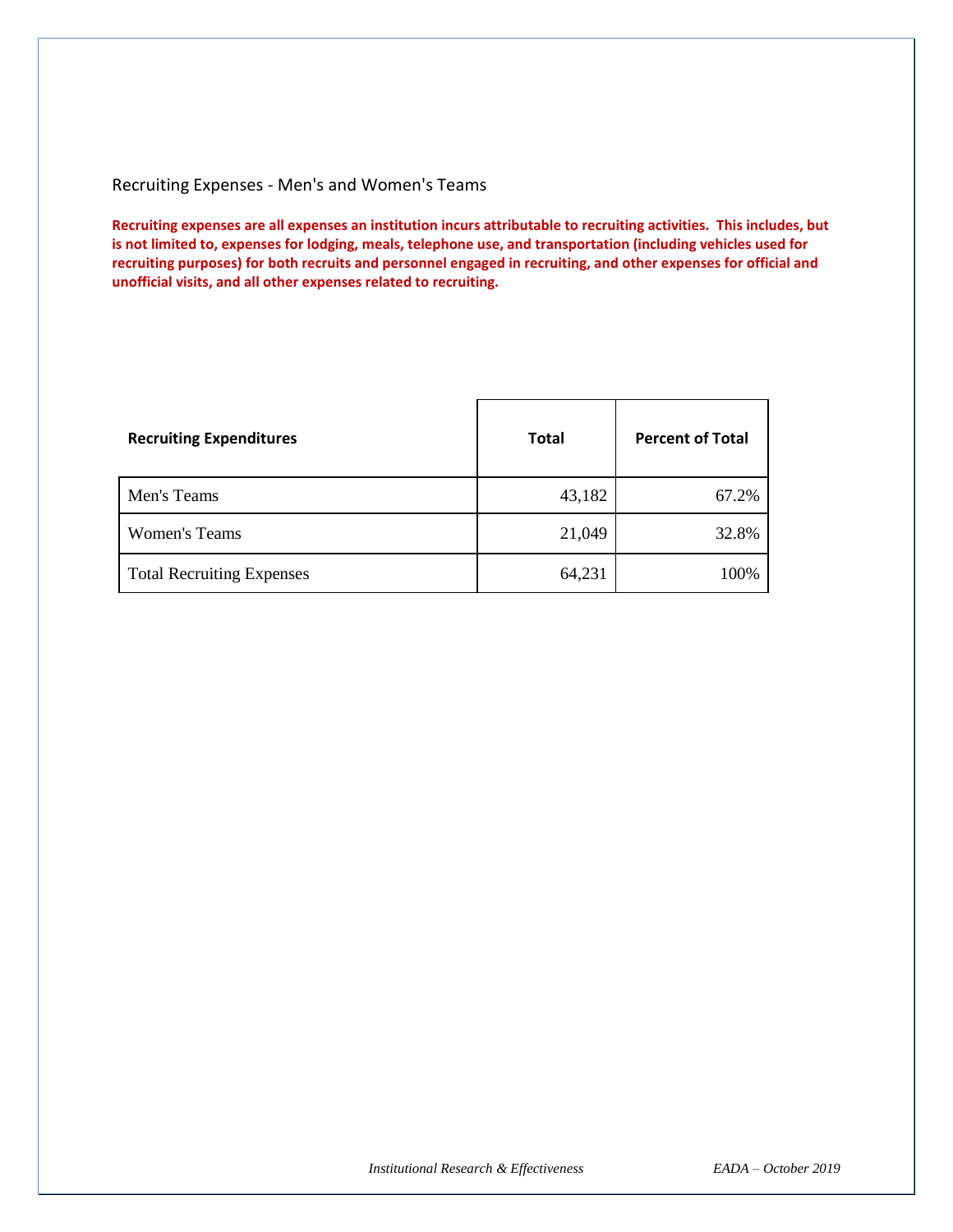#### **Total Revenues and Expenses - Men's and Women's Teams**

**At Hartwick these categories are the same. All revenues and expenses attributable to intercollegiate athletic activities. These expenses include appearance guarantees and options, athletically related student aid, contract services, equipment, fundraising activities, operating expenses, promotional activities, recruiting expenses, salaries and benefits, supplies, travel, and any other expenses attributable to intercollegiate athletic activities. For revenue: appearance guarantees, concessions, contributions from alumni and others, institutional support, program advertising and sales, royalties, signage and other sponsorships, student activity fees, ticket sales and any other attributable revenue.**

| <b>Varsity Teams</b>                                                            | Men's<br><b>Teams</b> | Women's<br><b>Teams</b> | <b>Total</b> |
|---------------------------------------------------------------------------------|-----------------------|-------------------------|--------------|
| <b>Basketball</b>                                                               | 119,997               | 139,212                 | 259,209      |
| Football                                                                        | 327,258               |                         | 327,258      |
| <b>Cross Country</b>                                                            | 11,999                | 19,577                  | 31,576       |
| Equestrian                                                                      |                       | 115,641                 | 115,641      |
| <b>Field Hockey</b>                                                             |                       | 116,222                 | 116,222      |
| Lacrosse                                                                        | 144,156               | 107,591                 | 251,747      |
| Soccer                                                                          | 134,413               | 100,141                 | 234,554      |
| Swimming & Diving                                                               | 125,263               | 111,082                 | 236,345      |
| Tennis                                                                          |                       | 41,868                  | 41,868       |
| Track & Field-Indoor                                                            | 9,315                 | 17,299                  | 26,614       |
| Track & Field-Outdoor                                                           | 12,931                | 16,457                  | 29,388       |
| Volleyball                                                                      |                       | 93,779                  | 93,779       |
| Total Rev. or Exp. - all Sports,<br>Except Football and Basketball,<br>Combined | 438,077               | 739,657                 | 1,177,734    |
| Total Rev. or Exp. Men's and<br><b>Women's Teams</b>                            | 885,332               | 878,869                 | 1,764,201    |
| Not Allocated by Gender/Sport                                                   |                       |                         | 788,456      |
| Grand Total Revenue or Expense                                                  |                       |                         | 2,552,657    |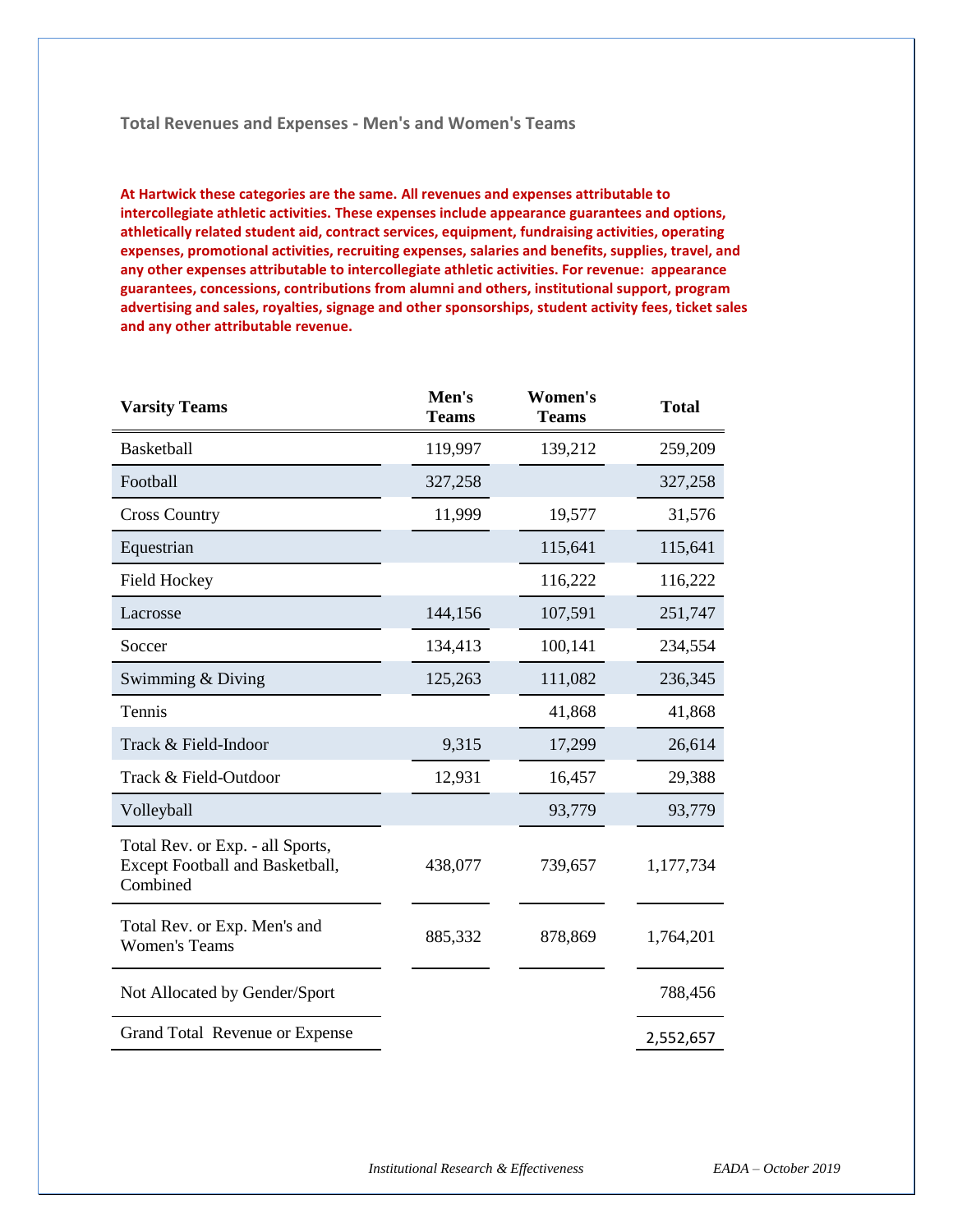## **Operating (game-day) Expenses**

**Operating expenses are all expenses an institution incurs attributable to home, away and neutral-site intercollegiate athletic contests (commonly known as "game-day expenses"), for (A) lodging, meals, transportation, uniforms, equipment for coaches/team members/support staff/others; and (B) officials.**

|                                                          |              | Men's Teams                          |            | Women's Teams |                                      |            |                           |
|----------------------------------------------------------|--------------|--------------------------------------|------------|---------------|--------------------------------------|------------|---------------------------|
| Varsity Teams                                            | Participants | Operating Exp.<br>Per<br>Participant | By<br>Team | Participants  | Operating<br>Exp. Per<br>Participant | By<br>Team | Total<br>Oper.<br>Expense |
| Basketball                                               | 11           | 2,458                                | 27,035     | 15            | 2,145                                | 59,211     | 59,211                    |
| Football                                                 | 94           | 768                                  | 72,157     |               |                                      |            | 72,157                    |
| Cross-Country                                            | 8            | 669                                  | 5,350      | 13            | 671                                  | 8,729      | 14,079                    |
| Equestrian                                               |              |                                      |            | $12 \,$       | 802                                  | 9,626      | 9,626                     |
| <b>Field Hockey</b>                                      |              |                                      |            | 24            | 1,178                                | 28,269     | 28,269                    |
| Lacrosse                                                 | 34           | 1,234                                | 41,947     | 19            | 1,347                                | 25,595     | 67,542                    |
| Soccer                                                   | 18           | 1,722                                | 30,989     | 25            | 965                                  | 26,042     | 57,031                    |
| Swimming & Diving                                        | 27           | 1,141                                | 30,814     | 24            | 1,139                                | 27,326     | 58,180                    |
| Tennis                                                   |              |                                      |            | 8             | 529                                  | 4,231      | 4,231                     |
| Track & Field-Indoor                                     | 8            | 498                                  | 3,983      | 15            | 493                                  | 7,397      | 11,380                    |
| Track & Field-Outdoor                                    | 11           | 568                                  | 6,247      | 14            | 568                                  | 7,951      | 14,198                    |
| Volleyball                                               |              |                                      |            | 16            | 1,385                                | 22,165     | 22,165                    |
| <b>Total Operating Expenses</b><br>Men's & Women's Teams | 211          |                                      | 218,522    | 187           |                                      | 199,507    | 418,029                   |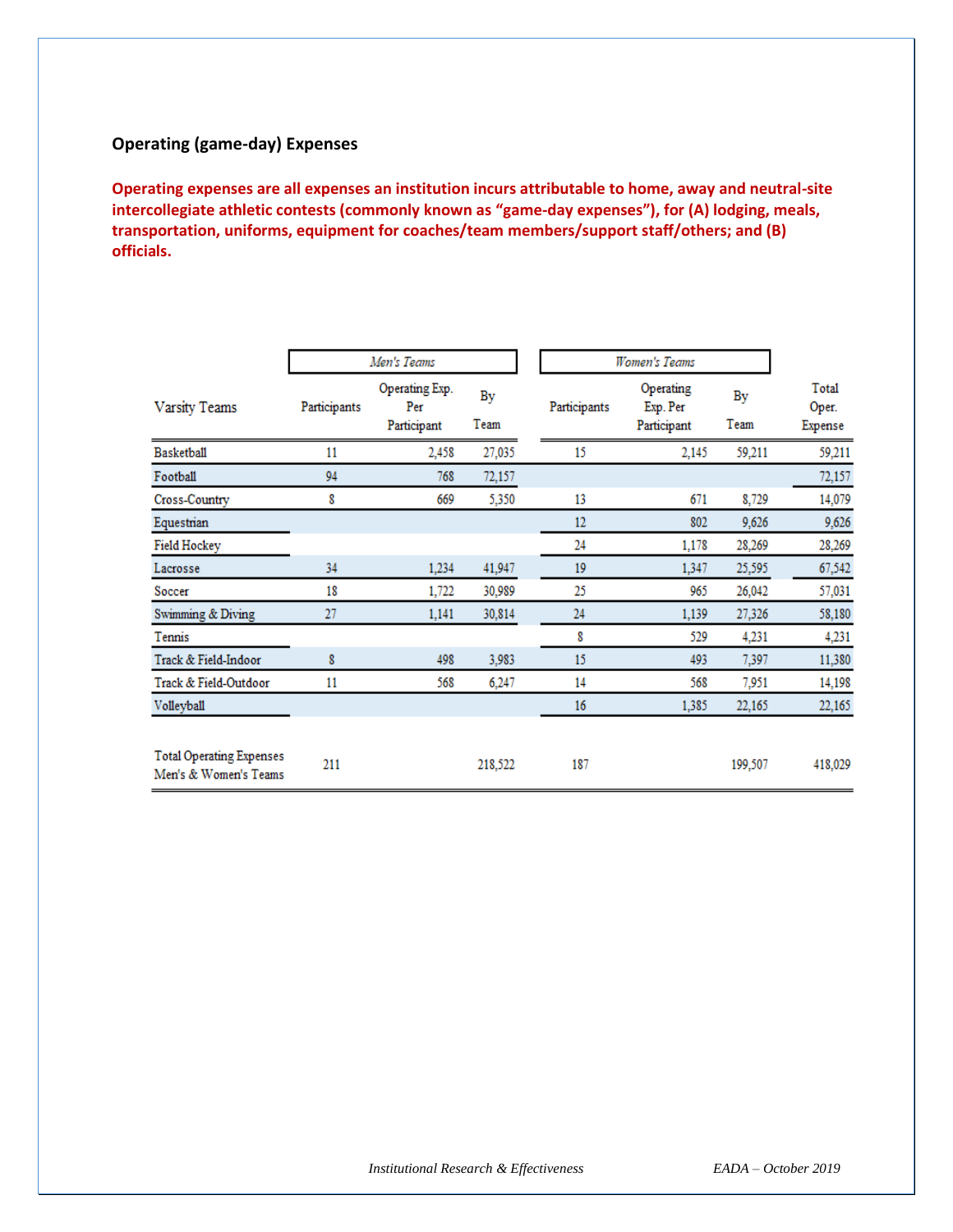# **VARSITY HEAD COACHES**

Men's Teams<br>For each men's team, indicate whether the head coach is male or female, was assigned to the team on a full-time or part-time<br>basis, and whether the coach was employed by the institution on a full-time basis or

| <b>Male Head Coaches</b>               |                                                                 |                                                          |                                      |                                                         |                                                          |                                                          | <b>Female Head Coaches</b>           |                                                         |                                 |
|----------------------------------------|-----------------------------------------------------------------|----------------------------------------------------------|--------------------------------------|---------------------------------------------------------|----------------------------------------------------------|----------------------------------------------------------|--------------------------------------|---------------------------------------------------------|---------------------------------|
| Varsity<br><b>Teams</b>                | Assigned<br>to Team<br>on a<br><b>Full-Time</b><br><b>Basis</b> | Assigned<br>to Team<br>on a<br>Part-Time<br><b>Basis</b> | Full-Time<br>Institution<br>Employee | Part-Time<br>Institution<br>Employee<br>or<br>Volunteer | Assigned<br>to Team<br>on a<br>Full-Time<br><b>Basis</b> | Assigned<br>to Team<br>on a<br>Part-Time<br><b>Basis</b> | Full-Time<br>Institution<br>Employee | Part-Time<br>Institution<br>Employee<br>or<br>Volunteer | <b>Total</b><br>Head<br>Coaches |
| <b>Basketball</b>                      |                                                                 | 1                                                        | 1                                    |                                                         |                                                          |                                                          |                                      |                                                         | 1                               |
| <b>Cross</b><br>Country                |                                                                 | 1                                                        | 1                                    |                                                         |                                                          |                                                          |                                      |                                                         |                                 |
| Football                               |                                                                 | 1                                                        | 1                                    |                                                         |                                                          |                                                          |                                      |                                                         |                                 |
| Lacrosse                               |                                                                 | 1                                                        | 1                                    |                                                         |                                                          |                                                          |                                      |                                                         | 1                               |
| Soccer                                 |                                                                 | 1                                                        | 1                                    |                                                         |                                                          |                                                          |                                      |                                                         |                                 |
| Swimming<br>and Diving<br>(combined)   |                                                                 | 1                                                        | 1                                    |                                                         |                                                          |                                                          |                                      |                                                         | 1                               |
| <b>Track and</b><br>Field<br>(Indoor)  |                                                                 | 1                                                        | 1                                    |                                                         |                                                          |                                                          |                                      |                                                         |                                 |
| <b>Track and</b><br>Field<br>(Outdoor) |                                                                 | 1                                                        | $\mathbf{1}$                         |                                                         |                                                          |                                                          |                                      |                                                         | 1                               |
| Coaching<br>Position<br><b>Totals</b>  | $\mathbf{0}$                                                    | 8                                                        | 8                                    | $\mathbf{0}$                                            | $\mathbf{0}$                                             | $\mathbf{0}$                                             | $\mathbf{0}$                         | $\mathbf{0}$                                            | 8                               |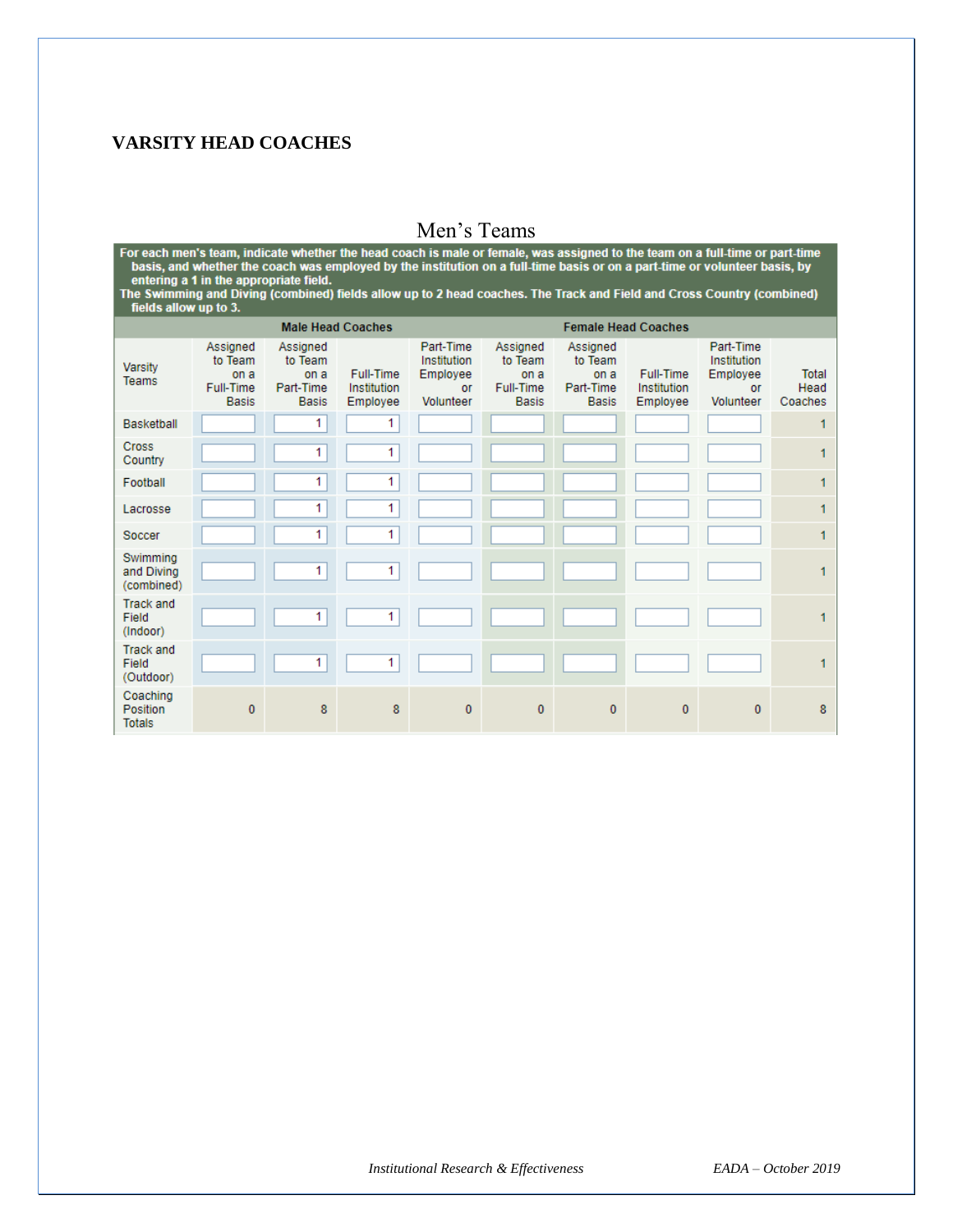# **VARSITY HEAD COACHES**

**Women's Teams**<br>For each women's team, indicate whether the head coach is male or female, was assigned to the team on a full-time or part-<br>time basis, and whether the coach was employed by the institution on a full-time ba

|                                        |                                                          | <b>Male Head Coaches</b>                                 |                                      |                                                         |                                                          |                                                          | <b>Female Head Coaches</b>           |                                                         |                                 |
|----------------------------------------|----------------------------------------------------------|----------------------------------------------------------|--------------------------------------|---------------------------------------------------------|----------------------------------------------------------|----------------------------------------------------------|--------------------------------------|---------------------------------------------------------|---------------------------------|
| Varsity<br><b>Teams</b>                | Assigned<br>to Team<br>on a<br>Full-Time<br><b>Basis</b> | Assigned<br>to Team<br>on a<br>Part-Time<br><b>Basis</b> | Full-Time<br>Institution<br>Employee | Part-Time<br>Institution<br>Employee<br>or<br>Volunteer | Assigned<br>to Team<br>on a<br>Full-Time<br><b>Basis</b> | Assigned<br>to Team<br>on a<br>Part-Time<br><b>Basis</b> | Full-Time<br>Institution<br>Employee | Part-Time<br>Institution<br>Employee<br>or<br>Volunteer | <b>Total</b><br>Head<br>Coaches |
| Basketball                             |                                                          |                                                          |                                      |                                                         |                                                          | 1                                                        | 1                                    |                                                         | 1                               |
| <b>Cross</b><br>Country                |                                                          | 1                                                        | 1                                    |                                                         |                                                          |                                                          |                                      |                                                         | 1                               |
| Equestrian                             |                                                          |                                                          |                                      |                                                         |                                                          | 1                                                        | 1                                    |                                                         | 1                               |
| Field<br>Hockey                        |                                                          |                                                          |                                      |                                                         |                                                          | 1                                                        | 1                                    |                                                         | 1                               |
| Lacrosse                               |                                                          |                                                          |                                      |                                                         |                                                          | 1                                                        | 1                                    |                                                         | 1                               |
| Soccer                                 |                                                          | 1.                                                       | 1                                    |                                                         |                                                          |                                                          |                                      |                                                         | 1                               |
| Swimming<br>and Diving<br>(combined)   |                                                          | 1                                                        | 1                                    |                                                         |                                                          |                                                          |                                      |                                                         | 1                               |
| <b>Tennis</b>                          |                                                          |                                                          |                                      |                                                         |                                                          | 1                                                        | 1                                    |                                                         | 1                               |
| <b>Track and</b><br>Field<br>(Indoor)  |                                                          | 1                                                        | 1                                    |                                                         |                                                          |                                                          |                                      |                                                         | 1                               |
| <b>Track and</b><br>Field<br>(Outdoor) |                                                          | 1                                                        | 1                                    |                                                         |                                                          |                                                          |                                      |                                                         | 1                               |
| Volleyball                             |                                                          | 1                                                        | 1                                    |                                                         |                                                          |                                                          |                                      |                                                         | 1                               |
| Coaching<br>Position<br><b>Totals</b>  | 0                                                        | 6                                                        | 6                                    | $\mathbf{0}$                                            | 0                                                        | 5                                                        | 5                                    | $\mathbf{0}$                                            | 11                              |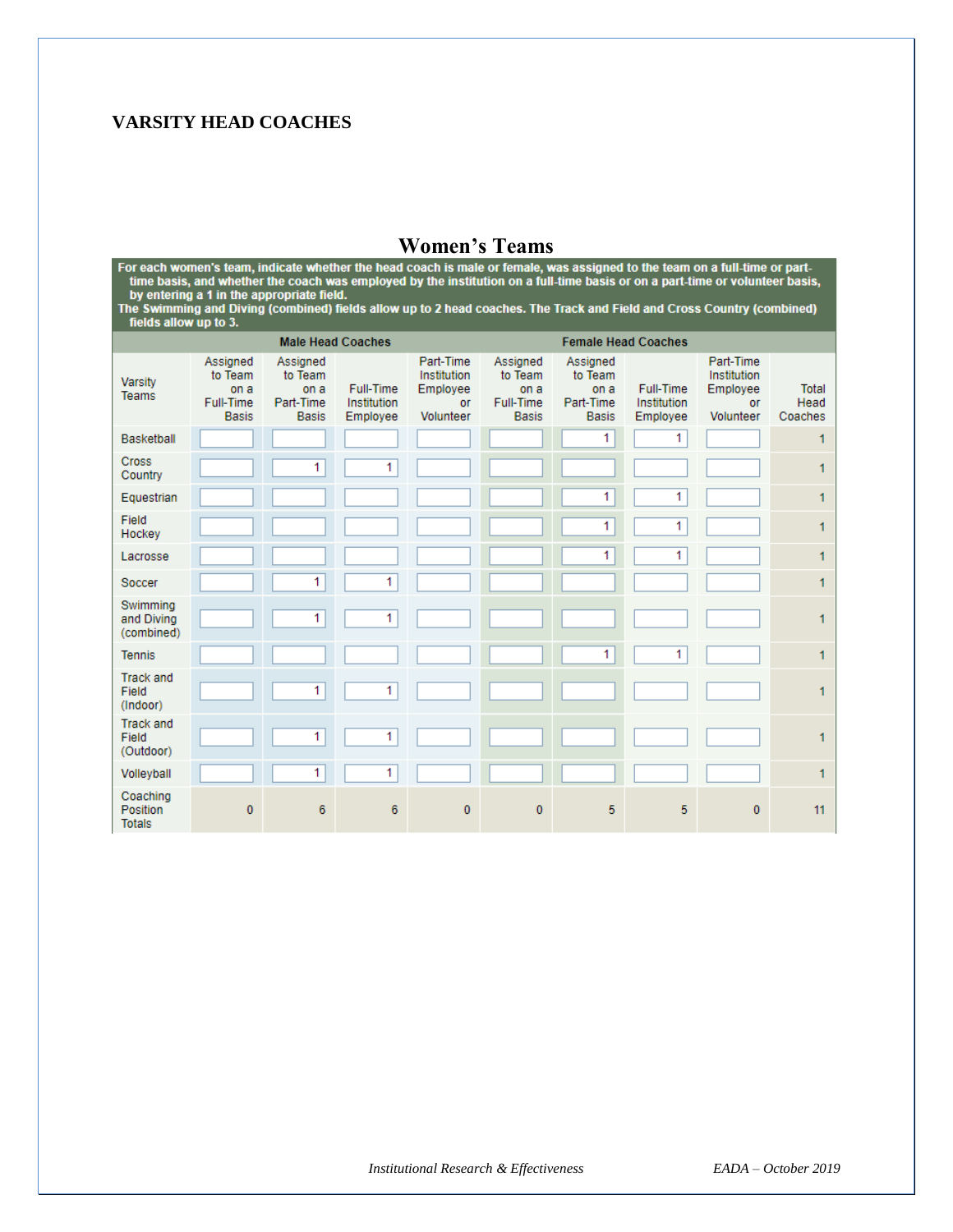## **VARSITY ASSISTANT COACHES**

#### For each men's team, indicate whether the assistant coach is male or female, was assigned to the team on a full-time or part-<br>time basis, and whether the coach was employed by the institution on a full-time basis or on a p **Male Assistant Coaches Female Assistant Coaches** Assigned Part-Time Part-Time Assigned Assigned Assigned to Team to Team Institution to Team to Team Institution Varsity Full-Time Full-Time Employee Employee Total on a on a on a on a Teams Full-Time Part-Time Full-Time Part-Time Institution or Institution or Assistant Basis **Basis** Employee Volunteer Basis Basis Employee Volunteer Coaches Basketball  $\overline{2}$  $\overline{1}$  $\overline{1}$  $\overline{2}$ Cross  $\pmb{0}$ Country  $\overline{\mathbf{8}}$  $\overline{4}$  $\overline{4}$ Football 8  $\overline{2}$  $\overline{1}$  $\overline{1}$ Lacrosse  $\overline{2}$  $\overline{1}$  $\overline{1}$  $\overline{1}$ Soccer Swimming  $\overline{2}$  $\overline{1}$  $\overline{1}$ and Diving  $\overline{2}$ (combined) **Track and**  $\mathbf{0}$ Field, Indoor **Track and** Field  $\pmb{0}$ (Outdoor) Coaching Position  $\pmb{0}$ 15 8  $\boldsymbol{7}$  $\pmb{0}$  $\pmb{0}$  $\pmb{0}$  $\pmb{0}$ 15 Totals

# Men's Teams

*Institutional Research & Effectiveness EADA – October 2019*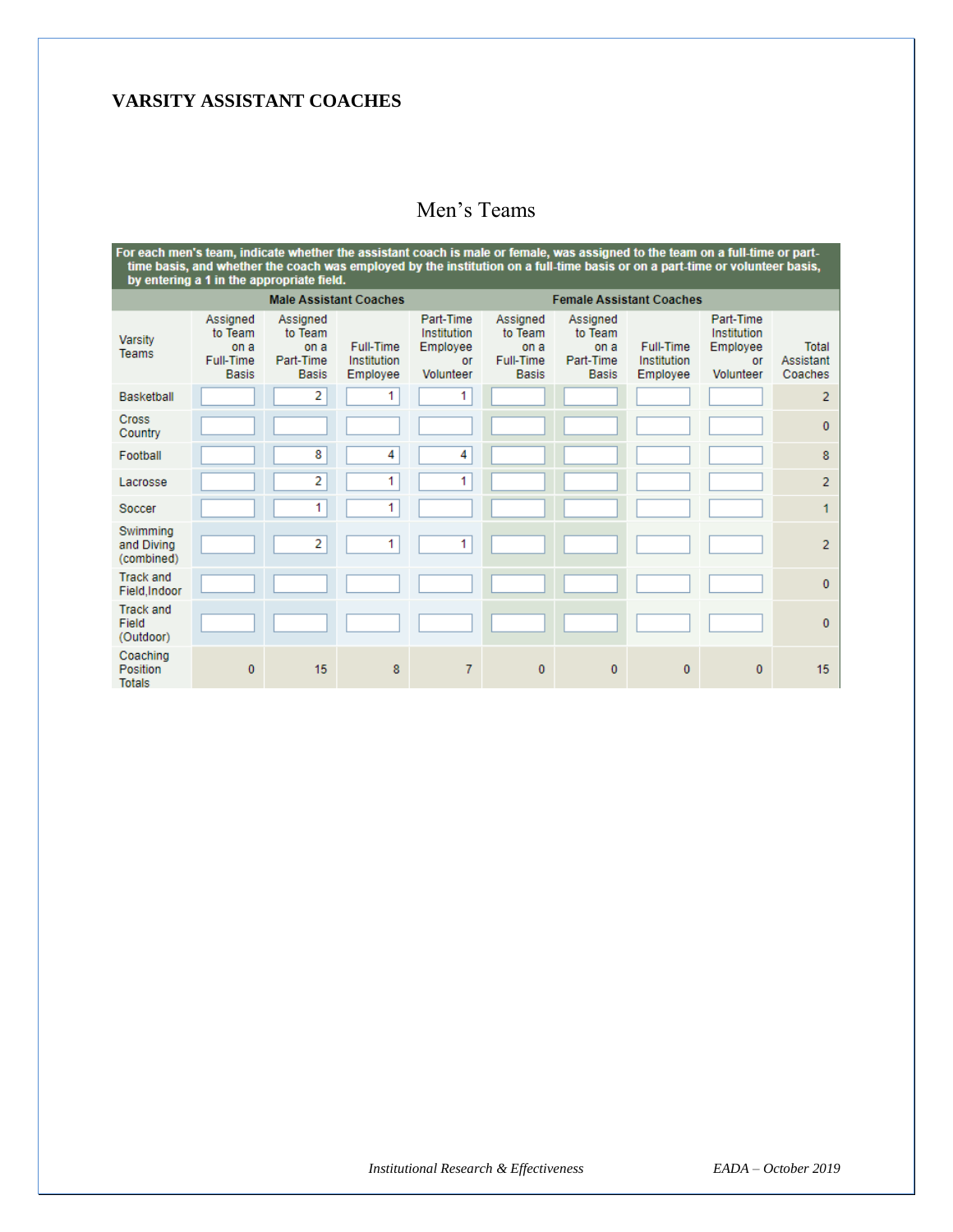# **VARSITY ASSISTANT COACHES**

# Women's Teams

For each women's team, indicate whether the assistant coach is male or female, was assigned to the team on a full-time or<br>part-time basis, and whether the coach was employed by the institution on a full-time basis or on a **Male Assistant Coaches Female Assistant Coaches** Assigned Assigned Part-Time Assigned Assigned Part-Time to Team to Team Institution to Team to Team Institution Varsity Full-Time Full-Time Employee **Total** on a on a Employee on a on a Teams Full-Time Full-Time Part-Time Institution or Part-Time Institution or Assistant **Basis Basis** Employee Volunteer **Basis Basis** Employee Volunteer Coaches Basketball  $\mathbf{1}$ 1 1 Cross  $\pmb{0}$ Country  $\overline{\mathbf{0}}$ Equestrian  $\pmb{0}$ Field  $\overline{1}$  $1$ 1 Hockey  $\mathbf{1}$  $\blacksquare$  $\mathbf{1}$  $\overline{1}$ Lacrosse  $\overline{2}$ 3  $1\vert$  $\overline{2}$ Soccer 3 Swimming  $\overline{2}$  $\overline{1}$ 1 and Diving  $\overline{\mathbf{c}}$ (combined)  $\overline{1}$  $\mathbf{1}$ Tennis 1 **Track and** Field  $\pmb{0}$ (Indoor) **Track and** Field  $\pmb{0}$ (Outdoor) Volleyball  $\overline{1}$  $\overline{1}$ 1 Coaching Position  $\overline{\mathbf{0}}$  $\overline{7}$  $\overline{3}$  $\overline{4}$  $\pmb{0}$  $\overline{4}$ 3 1  $11$ **Totals**